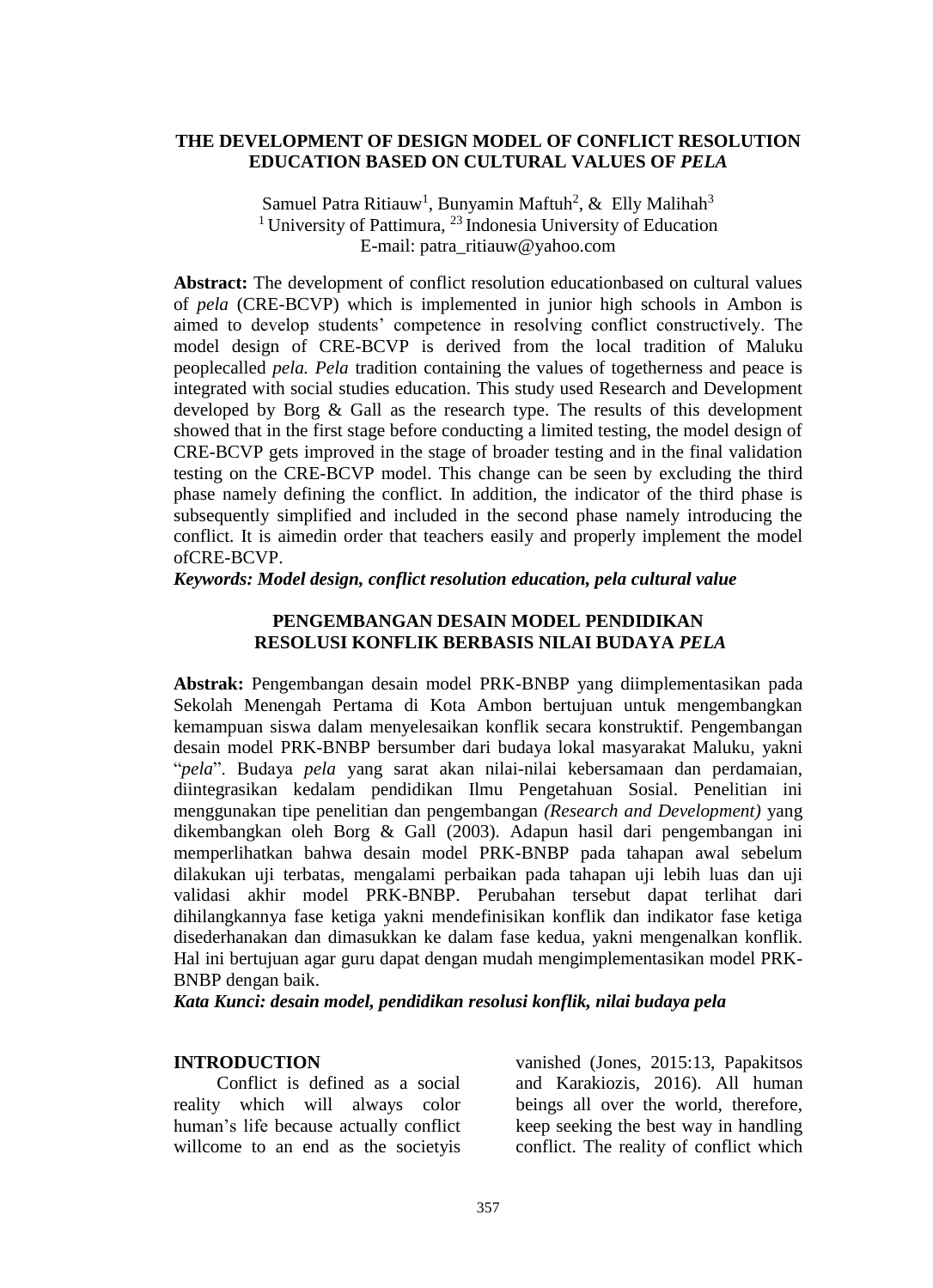is part of human interaction used to be tragic and gloomy history of the social conflict in 1999 taking place in Maluku that tends to pop up hatred, suspicion, and fear. Moreover, using religious symbols was considered as serious a conflict. A series of nuance that existed in the conflict occured in Maluku was eventually hard to solve. The approaches of harmony based on cultures begin to be questioned. *Pela, Larful Ngabal* and *Masohi,* as the conflict resolution models with the culture approach in Malaku, are now considered to be meaningless (Sulistiyono 2005, p.9) to resolve the conflict which increasingly exists in depriving humans' life in Maluku.

Some tragic recordsof the conflictthat occurred in 1999 in Maluku nowadays disappear due tothespirit oftogethernessrebuilt in the frame of local tradition in Maluku which is so-called *"Pela".Pela*  emerges as one of traditions namely by adding others as a relative in which it is carried out by implementing the ancestors' vows that cannot be separated each other. Misbach (2006, p.4)who stated that "...the *Pela Gandong* tradition in Ambon, Maluku, consists of the values of kinship and peace love...", is currently undertakenin society. One of which is undergone through education institution that siginifies as one ofthe heritage institution of world cultural values. Kartadinata (2012, p. 3) contended that: education is a "process" which leads human beings from the factual condition to the expected condition. Based on the definition above, the development of education is currently far from the expectation in which the process of education in schools is hardly able to carry humans (students) to the level of how they are supposed to live and develop in the middle of society. Education also serves as an effective way that is tolerant to the existence of various diversity and is able to minimize the potential of conflict that may occur. As a result, school is viewed as an agent which is in charge of developingcultural values among students who become young generation of the nation.

By internalizing the values of local wisdom that serves as the identity of the society in Maluku, it is expected that students are capable of resolving the conflicts that occur in daily life either as an individual or as a constructivesocietythat focuses on the values of *pela* tradition. Hence, the development of the education model of conflict resolution based on *pela* tradition or culture becomes one of positive ways in developing students' competences or skills towards conflict resolutions in schools.

*The Nature of Conflict.* Conflict appears to be the most important element in human life. It is due to the fact that conflict does not only have a negative impact, but also has a positive impact in forming the existence of human (Simmel, 1918; Coser, 1957). Conflict signifies historical dynamics of human life (Marx, 2003); conflict becomes an entity of social relations (Weber, 1947; Dahrendorf, 1959) and conflict is also part of the fulfillment of basic human needs (Maslow, 1954; Neef 1987; Burton, 1990; Rosenberg, 2003). Human beings are classified as *homo conflictus* which is a creature that is always involved in differences, conflicts and competitions both voluntarily and by force (Susan, 2014: xxiii). Difference, conflict and rivalry or competition occur due to the inability of humans to control the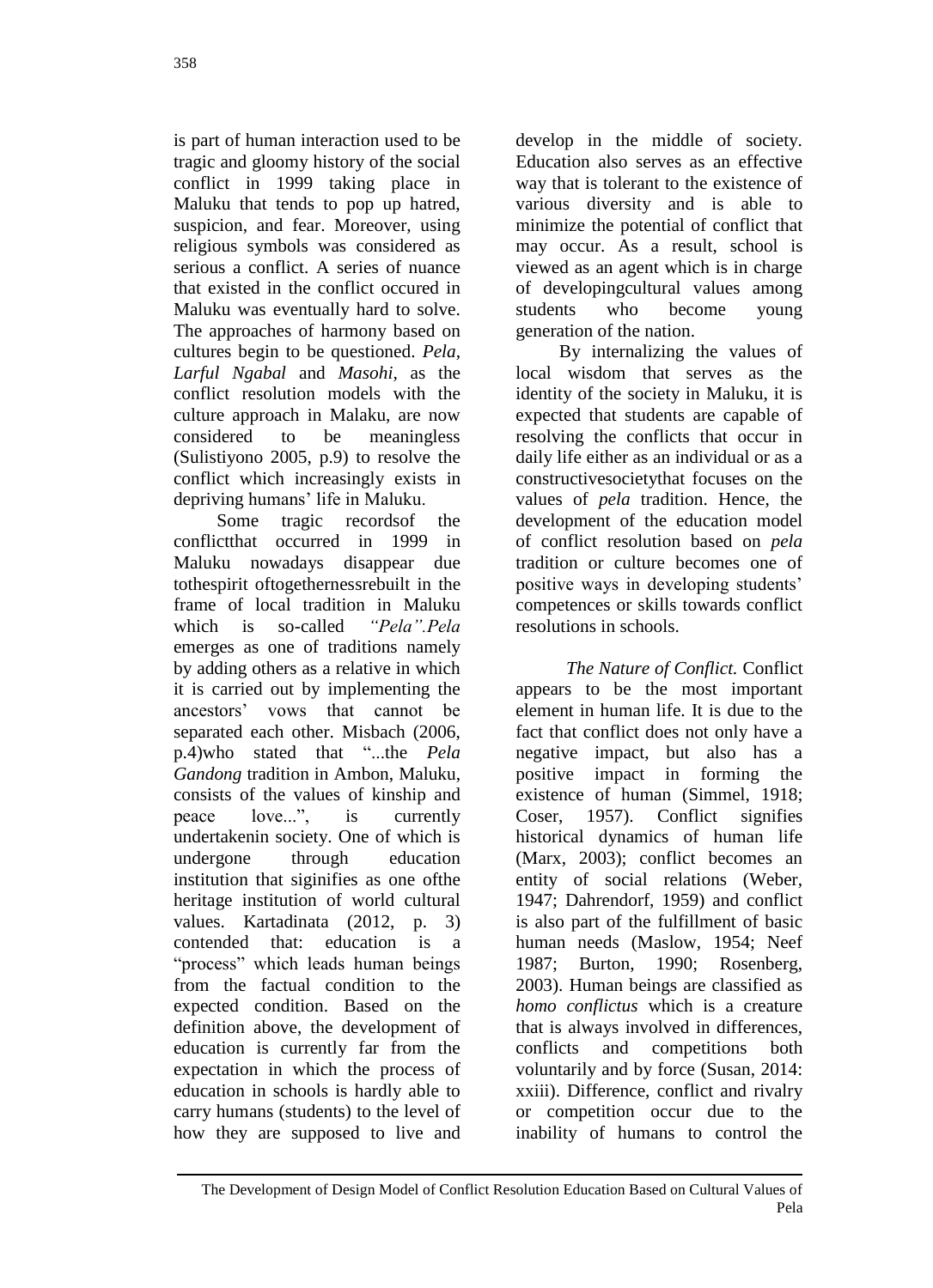mode of human existence (to have).<br>Fromm (2008:86) contends that Fromm  $(2008:86)$  contends humans are always faced with two modes of existence. The first mode is a tendency to "have" and the second mode is a tendency to "want to be" (to be). The first mode leads to a strong desire "to have" something in the form of materials with status symbols such as being respected in the society.

Conflicts (Huntington, 2004:17) result from several factors namely social structure, values and norms that exist in human beings. If these factors cannot be managed properly, then the result of this collision or conflict may position the victory over "to have" in which it will definitely cause the development of the conflict phenomena in society. Wellek and Warren (1995: 285), stated that conflict is something dramatic referring to the battle between the two balanced forces that imply their action and counter action. Conflicts will occur if there is no agreement or arrangement on a regular basis between one desire and other desires. Conflict can also happen if there is no agreement between one individual and another individual. Hence, Coser (1956:31) points out that it is necessary to provide the availability of savety-values in minimizing the escalation of a conflict. Savety-value is one of specific mechanisms that can be employed to maintain a group of social conflict. Moreover, savetyvalue is always built in social communities such as in schools, families and society. School serving as one of learning communities always has savety-value which can be set by teachers and students through an agreement for the sustainability of peaceful learning process in the classroom.

*The Design Study of Education Model for Conflict Resolution*. Developing students' awareness regarding the importance of the conflict resolution education in learning social studies is the prominent principle in developing the design of the learning model in the education of conflict resolution. Model is a conceptual framework that serves as a guidance in learning (Dick & Carey, 1996; Joyce & Weil, 2011). Model should be able to describe (1) syntax, the operational steps of learning, (2) social system, the atmosphere and norms in learning, (3) principles of reaction, describing how a teacher should view, treat, and respond to students, (4) support system, all the facilities, materials, tools, or the learning environment that supports learning, and (5) instructional and nurturant effects--the learning outcomes which are obtained directly based on the targeted goals (instructional effects) and the learning outcomes beyond the targeted goals (nurturant effects).

To resolve the conflict which recently occurs among the people of Indonesia and particularly the students, Manurawan (2015:85) suggests four strategies to reduce aggressive behavior/conflict namely: 1) legal strategy, 2) catharsis strategy, 3) introduction strategy towards the model of non-aggression/conflicts, and 4) the strategy of social skill training. In the world of education, the introduction strategy towards the model of non-aggression/conflict which is developed by (Baron and Byrne, 2004) has also been developed by many researchers worldwide. The implementation of this model is expected to be able to diminish the circumstances that potentially cause aggressive behavior that leads to be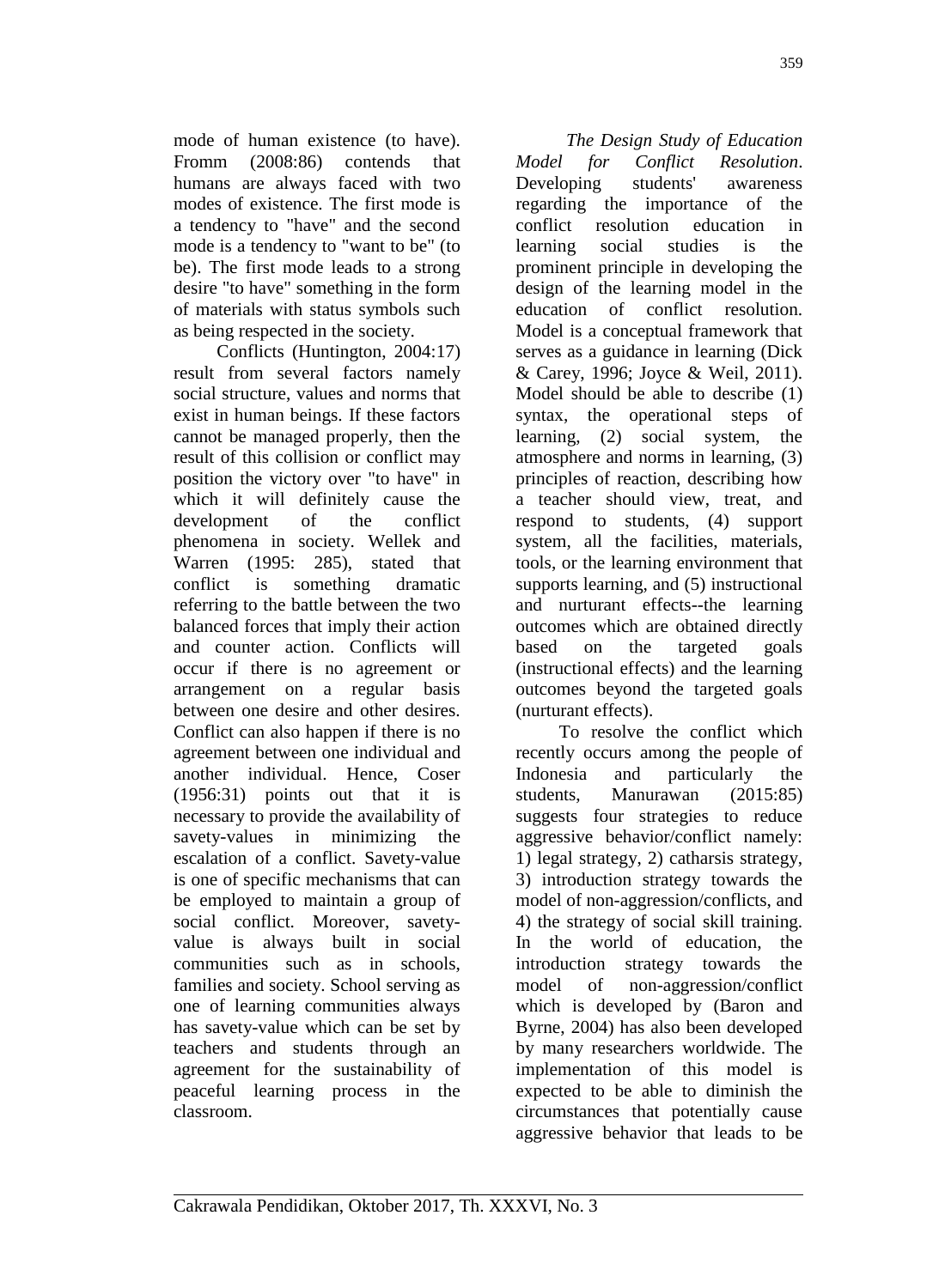better. One of the steps taken to overcome these obstacles can be initiated by giving a problem or conflict and encouraging students to be actively involved in building a learning based on the conflict resolution. In building this model, Jones, (2015) points out that there are three steps which can be developed namely; 1) *Attitude assurance*, teachers should make sure whether their students has the right attitude and viewpoint towards the conflict, 2) *Cooperation coaching*, it provides opportunities for students to practice with other students to resolve the given conflict, and 3) *Negotiation*, it teaches students about how to negotiate in the right manner to resolve the conflict.

In addition to the education model of resolution conflict above, the Victorian Government through the Department of Education, Employment and Training (DEET)

develops an education model of resolution conflict adapted from the model developed by Coleman, P. & Deutsch, M. (2001). This model demanded to the involvement of students, school staff, and parents in resolving the conflict together. Besides, this model is developed with the assumption that the potential of conflict will always exist because everyone has different needs, viewpoints and values. Therefore, the involvement of school staff, students and parents in handling conflicts is important. To implement this model, the students, teachers, employees, and parents are trained through four ideal systems of conflict resolution including 1) the skill training on conflict resolution in the classroom through the cooperation among students, 2) Negotiation, and 3) mediation. Conflict resolution model developed by (DEET) is demonstrated in the Figure 2.

### **Student/Student**

- Name calling
- Teasing
- Exclusion
- Friendship problems
- **Rumours**
- Property issues
- Fighting

### **Parent/Parent**

- Supervision
- **Discipline**
- **Bullying**

#### **Teacher/Teacher**

- Curriculum
- Resources
- Teaching strategies
- Personal style

#### **Parent/School**

- Student management
- Class or form group allocation
- Catering for individual learning needs
- Personality clashes
- Uniform
- Co-curricular demands
- Homework demands

#### **Teacher/Student**

- **Work loads**
- Homework
- Punctuality ۰
- School responsibilities **Behaviour**

#### Teacher/Administration

- Working conditions
- Duties allocation

Satisfaction Triangle D-DOCES **Kaik** Dispute

Figure 1. Victorian government-Department of Education, Employment and Training (1999)

This model entails the training in conflict resolution skills to create a peaceful classroom and the procedures to resolve the problem. With the full involvement of students, parents, teachers and administrative staff, the conflict can

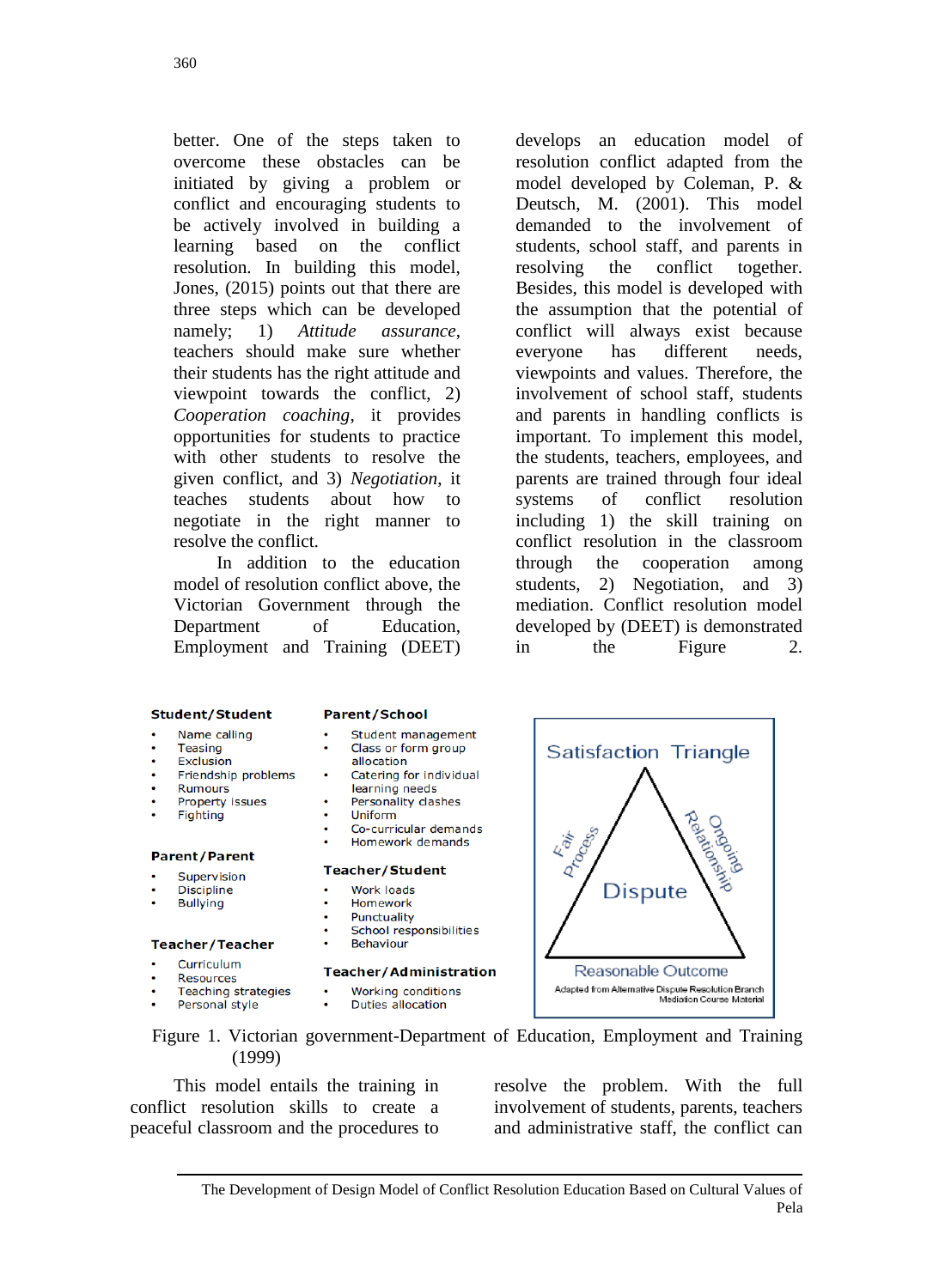be resolved fully and continuously. As a result, the potential of the conflicts that arises can be resolved peacefully.

*Pela Culture as the Model of Conflict Resolution Education.* The expression stating that 'Indonesia is a land that is full of social conflict' is seemingly not excessive. As noted by the *Impartial*, a non-governmental organization which focused on the development of Human Rights in Indonesia (Rusdiana, 2015: 1), in 2008 there were at least 1,136 mass violent conflicts in Indonesia with an average of three incidents per day. The its indicate that the Indonesian people are confronted with social pathology which is barely controlled. In this case, conversely, Indonesia has the valuesof local wisdom that can be used as a reference for resolving conflicts that develop in people's lives. In Sundanese community, for instance, they have special and famous expression such as "*silih asih, silih asah, and silih asuh*" in their Suda culture in which it is used to maintain human relations. This kind of expression means 'to love one another, to teach one another, and to care one another' so that their community life is colored with familiarity, harmony, peace, tranquility, and kinship.

In Maluku society, one of the local wisedom values that can serve as the model of conflict resolution education is "*Pela* culture". Ralahallo, (2009:178)

states that "In the frame of *pela* culture, difference is not a problematic conflict; it is precisely because the difference has been fused and fastened into a promise concept and serves as *'orang basudara'* (brotherhood)". The idea of the term "basudara" is literally "derived from the same womb". In this language, there seems to be a concept that includes the affirmation of human equality. The concept of "basudara" has become the social identity of Maluku people experiencing an attachment to the *pela* culture. If it is dug deeper, the *pela* culture can be regarded as a representation of culture of peace which is applied to the totality of the people life in Maluku.

If viewed from the basic principles of the *pela* culture, it is appropriate when "pela" is developed through a learning model. As a result, the valuesof brotherhood contained in the culture of "pela" can be internalized in each student who eventually contributes to the settlement of the conflict constructively. The focus of the development of the CRE-BCVP model design is that students have knowledge, attitudes and skills towards the conflict and resolve the conflict rooted in *pela* cultural values constructively. Ritiauw, (2008) illustrates the expectation that can be attained by learning conflict resolution and it is denoted in the Figure 2.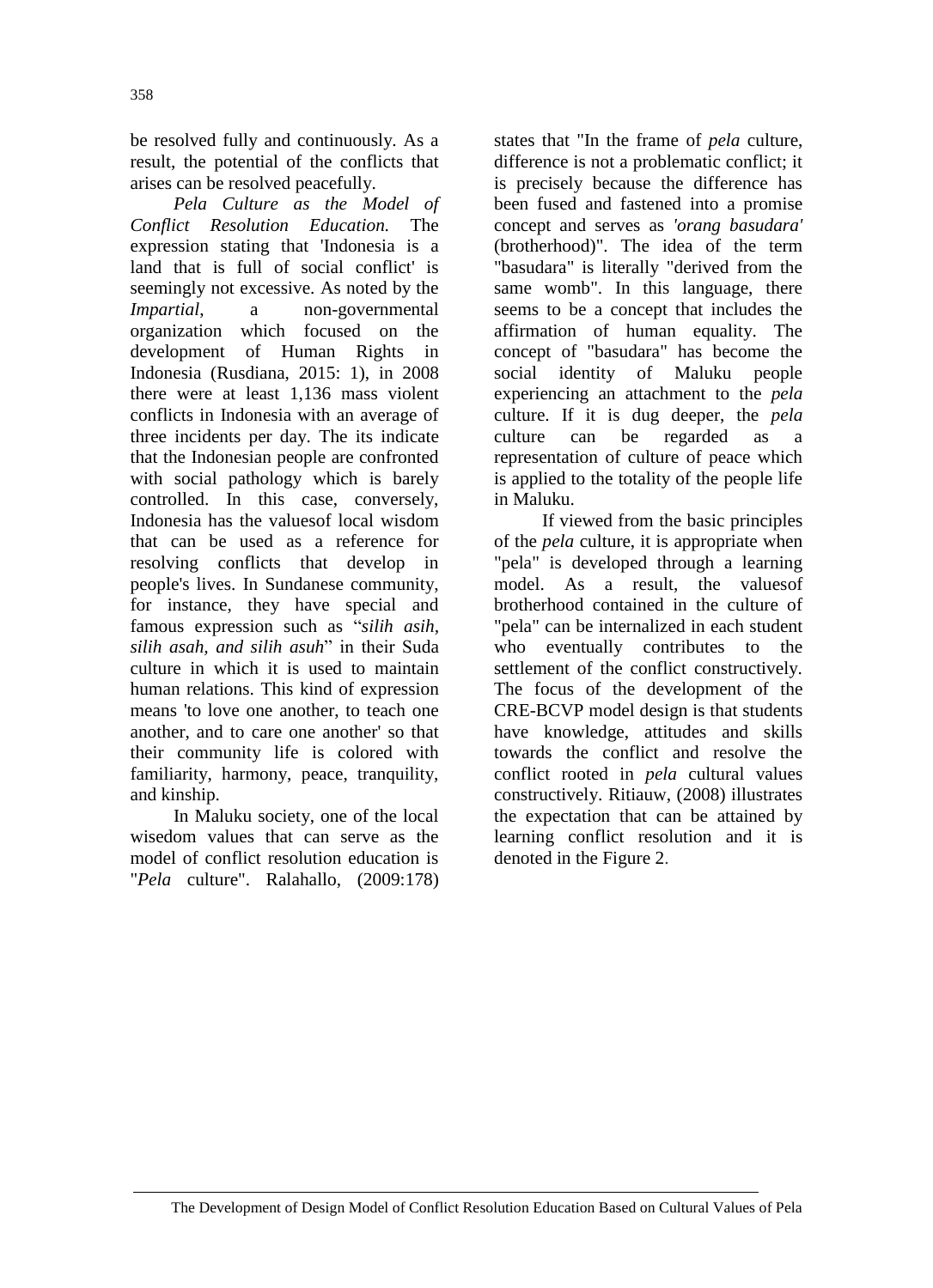

**Figure 2. The Direction of Conflict Learning Based on** *Pela* **Cultural Values**

Figure 2 denotes the expected direction by learning conflict resolution in which the values of "pela" serve as the basis of the conflict resolution that occurs in personal life, family, society and nation. Hence, if the cultural values of "pela" can be internalized in every individual/student, it is expected that the students can resolve the conflict in a constructive way based on "pela" cultural values in Maluku.

The purpose of this study is to obtain the depiction on the model design ofthe conflict resolution education based on cultural values of *pela.*

### **METHOD**

The research method used in this study is Research and Development proposed by Borg & Gall (2003) with their assumption namely*"a process used to develop and validate educational products"*. To obtain a precise depiction about the function of the model and to effectively gain an education model on conflict resolution based on the value of *pela* tradition (CRE-BCVP) so that it can be utilized in limited and broader scale, Borg & Gall (2003:570-571) provide research procedures comprising ten

procedures related to the implementation of research and the development as a solution to determine the success of the model emplyoed. These ten procedures consist of: 1) Research and information collecting, 2) Planning, 3) Developing preleminary form of product, 4) Preliminary field testing, 5) Main product revision, 6) Main field testing, 7) Operational Product revision,8) Operasional field testing, 9) Final product revision), and 10) Dessemination and implementation. In order to make the researchers easy in developing the model of CRE-BCVP, the researchers categorized three stages, namely: 1) Preliminary research, 2) Development and implementation of models, and 3) Final model of validation testing. To analyze the data, the researchers used the average percentage of the implementability on the limited testing, broadertesting and validation testing of the final model.

### **RESULT AND DISCUSSION**

## **The Implementability Test of the CRE-BCVP Model Design**

To determine the readiness of the learning model prior to the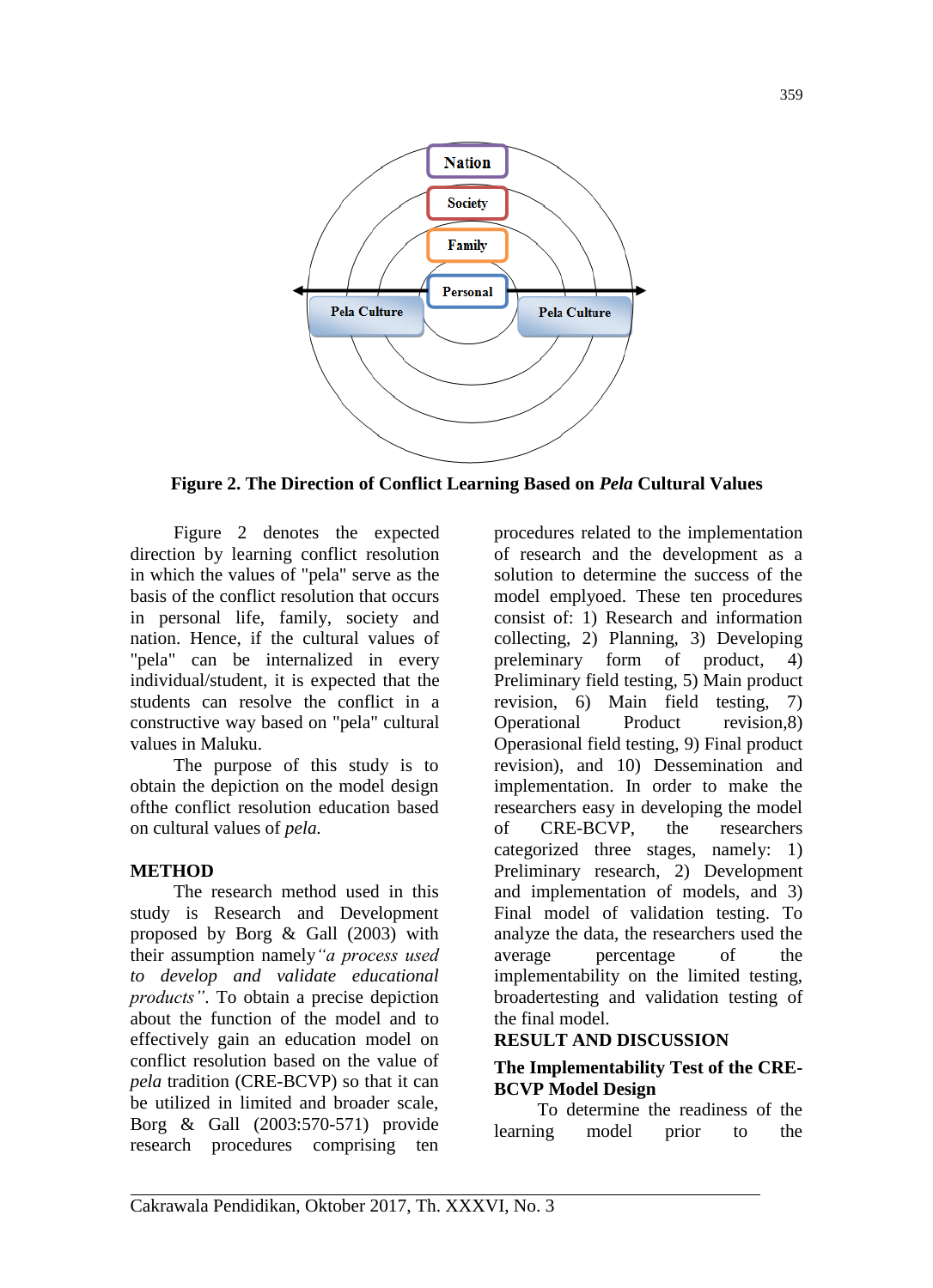implementation, in this study the researchers used the implementability instrument of the model that aims to assess the syntaxt implementation of the CRE-BCVP model. The syntax of the model which is assessed comprises :1) Internalizing the value [IV], 2). Introducing conflict [IC], 3) Defining

conflict [DC] 4) Collecting conflict facts [CCF], 5) Negotiation in Conflict [NC], and 6) Conflict Resolution [CR]. Table 1 displays the average and the percentage of implementability aspects of the CRE-BCVP model in the limited testing conducted for four meetings.

| No.            |            |      |                            |      |                |       |
|----------------|------------|------|----------------------------|------|----------------|-------|
|                |            |      |                            |      | $\overline{2}$ |       |
|                | Syntax     |      | Rating average (Rg) of the |      | Average $(\%)$ |       |
|                |            |      |                            |      |                |       |
|                |            | Rg   | $\%$                       | Rg   | %              |       |
|                | IV         | 1.25 | 41.67                      | 1.5  | 45.83          | 45.83 |
| $\overline{2}$ | <b>MC</b>  | 0.75 | 25                         | 1.25 | 41.67          | 33.33 |
| 3              | DC         | 0.5  | 16.67                      |      | 33.33          | 25    |
| 4              | <b>CCF</b> | 0.75 | 25                         | 1.25 | 41.66          | 33.33 |
| 5              | NC         | 0.5  | 16.67                      | 1.5  | 50             | 33.33 |
| 6              | <b>CR</b>  | 0.75 | 25                         | 1.5  | 50             | 37.5  |

|  |  |  |  | Table 1. The Implementability of CRE-BCVP Model, Limited Testing |  |
|--|--|--|--|------------------------------------------------------------------|--|
|--|--|--|--|------------------------------------------------------------------|--|

**Rating (Rg) of the implementability assessment (source of the rating***The New Teacher Project*)  $3 =$  If all indicators are successfully implemented

 $2 =$  If most of the indicators are implemented, yet some other indicators are not implemented

 $1 =$  If more than a half of the indicators is not implemented

 $0 =$  If all indicators are not implemented

The six syntaxes developed to assess the implementability of the model do not show that there is no significant development in the third syntax (3) namely MDK when compared to the other syntaxes. It is due to the confusion of the teachers in developing DC and CCF syntaxes. DC in the implementation of the limited testing is frequently included in the CCF syntax and vice versa. To eliminate this rigidity, the broader testing eventually excludes the DC syntax, yet the soul of the syntax is inserted into the CCF syntax.

Table 2 exhibits the average and the percentage of the aspects of the implementability of CRE-BCVP model in the broader testing 1, broader testing 2 and broader testing 3.

The implementability of CRE-BCVP model in the stage of the broader testing 1, testing 2 and broader testing 3 has improved in line with the findings obtained in the limited testing. The improvement is demonstrated by the syntax of the CRE-BCVP model in which the limited testing initially consists of six  $(6)$  syntaxes and then turns into five  $(5)$ syntaxes in the CRE-BCVP model. The implementability of the model for IC syntax is also the same as the attainment of the implementability of the model for the third syntax namely CCF. The improvement of the CRE-BCVP model in the broader testing as illustrated in Table 2 above denotes that the model of the CRE-BCVP gets ready to be developed in the stage of validation testing of the final model.

Table 3 displays the data of the implementability of CRE-BCVP model in the stage of validation testing of the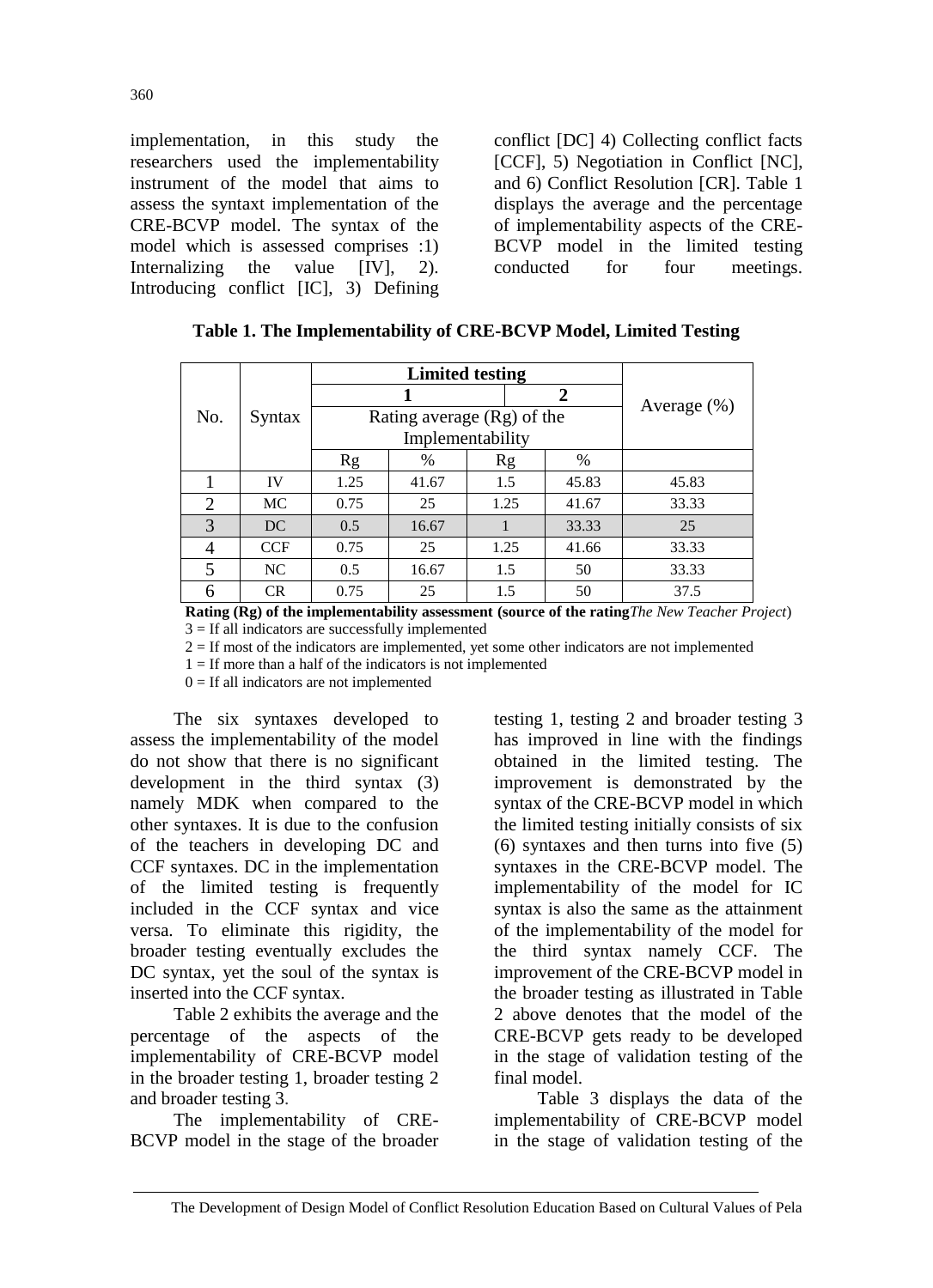final model for the experimental and control groups which are developed through three (3) stages namely

validation testing 1, validation testing 2 and validation testing 3.

| No.            |            |      | <b>Broader testing</b>                       |                |       |      |       |       |
|----------------|------------|------|----------------------------------------------|----------------|-------|------|-------|-------|
|                | Syntax     |      |                                              |                |       |      |       |       |
|                |            |      | Raing average $(Rg)$ of the implementability | Average $(\%)$ |       |      |       |       |
|                |            | Rg   | %                                            | Rg             | $\%$  | Rg   | %     |       |
|                | IV         | 1.75 | 58.33                                        | 2.25           | 75    | 2.75 | 91.67 | 75    |
| 2              | IC         | 1.5  | 50                                           | 2              | 66.67 | 2.25 | 75    | 63.88 |
| 3              | <b>CCF</b> | 1.5  | 50                                           | 2              | 66.67 | 2.15 | 75    | 63.88 |
| $\overline{4}$ | NC         | 1.75 | 58.33                                        | 2.25           | 75    | 2.5  | 83.33 | 72.22 |
| 5              | <b>CR</b>  | 1.75 | 58.33                                        | 2.25           | 75    | 2.5  | 83.33 | 72.22 |

|  |  |  |  | Table 3. The Implementability of CRE-BCVP Model, Validation Testing |  |
|--|--|--|--|---------------------------------------------------------------------|--|
|--|--|--|--|---------------------------------------------------------------------|--|

|                |            | <b>Experimental</b>                           |       |                |                |       |            |               |               |  |
|----------------|------------|-----------------------------------------------|-------|----------------|----------------|-------|------------|---------------|---------------|--|
| No.            |            |                                               | 1     |                | 2              |       | 3          | Avera         |               |  |
|                | Syntax     | Rating Average (Rg) of the Implementability   |       |                |                |       |            | $ge(\%)$      | Qualification |  |
|                |            | <b>Rg</b>                                     | $\%$  | Rg             | $\%$           | Rg    | $\%$       |               |               |  |
| 1              | IV         | 2.5                                           | 83.33 | 2.75           | 91.67          | 3     | 100        | 91.67         | Very high     |  |
| $\overline{2}$ | IC         | 2.5                                           | 83.33 | 2.75           | 91.67          | 3     | 100        | 91.67         | Very high     |  |
| 3              | <b>CCF</b> | 2.25                                          | 75    | 2.5            | 83.33          | 2.75  | 91.67      | 83.33         | High          |  |
| $\overline{4}$ | NC         | 2.5                                           | 83.33 | 2.75           | 91.67          | 2.75  | 91.67      | 88.89         | Very high     |  |
| 5              | <b>CR</b>  | 2.25<br>75<br>2.5<br>83.33                    |       | 2.75           | 91.67          | 83.33 | High       |               |               |  |
|                |            |                                               |       |                |                |       |            |               |               |  |
|                |            |                                               |       | <b>Control</b> |                |       |            |               |               |  |
|                | Syntax     |                                               | 1     |                | $\overline{2}$ |       | 3          | Avera         |               |  |
| N <sub>o</sub> |            | Rating average $(Rg)$ of the Implementability |       |                |                |       | ge<br>(% ) | Qualification |               |  |
|                |            | Rg                                            | $\%$  | Rg             | %              | Rg    | $\%$       |               |               |  |
| 1              | IV         | 1.25                                          | 41.67 | 2              | 66.67          | 2.25  | 75         | 61.11         | Medium        |  |
| $\overline{2}$ | IC         | 1.25                                          | 41.67 | 1.75           | 58.33          | 2     | 66.67      | 55.56         | Medium        |  |
| 3              | <b>CCF</b> | 1.5                                           | 50    | 1.5            | 50             | 1.75  | 58.33      | 52.78         | Low           |  |
| $\overline{4}$ | NC         | 1.25                                          | 41.67 | 1.75           | 58.33          | 2     | 66.67      | 55.56         | Medium        |  |
| 5              | <b>CR</b>  | 1.75                                          | 58.33 | $\overline{c}$ | 66.67          | 2.25  | 75         | 66.67         | Medium        |  |

### **Rating (Rg) of the implementability assessment (Source of the Rating**:*The New Teacher Project*)  $3 =$  If all indicators are successfully implemented

2 = If most of the indicators are implemented, yet some other indicators are not implemented

 $1 =$  If more than a half of the indicators is not implemented

 $0 =$  If all indicators are not implemented

## **Description:**

| Qualification percentage (Ku) | $ST$ (Very high) : 85,0 - 100 |  |
|-------------------------------|-------------------------------|--|
| T (high)                      | $:70.0 - 84.9$                |  |
| S (medium)                    | $: 55.0 - 69.9$               |  |
| $R$ (low)                     | $:40.0 - 54.9$                |  |
|                               | $SR$ (very low) : 0,00 - 39,9 |  |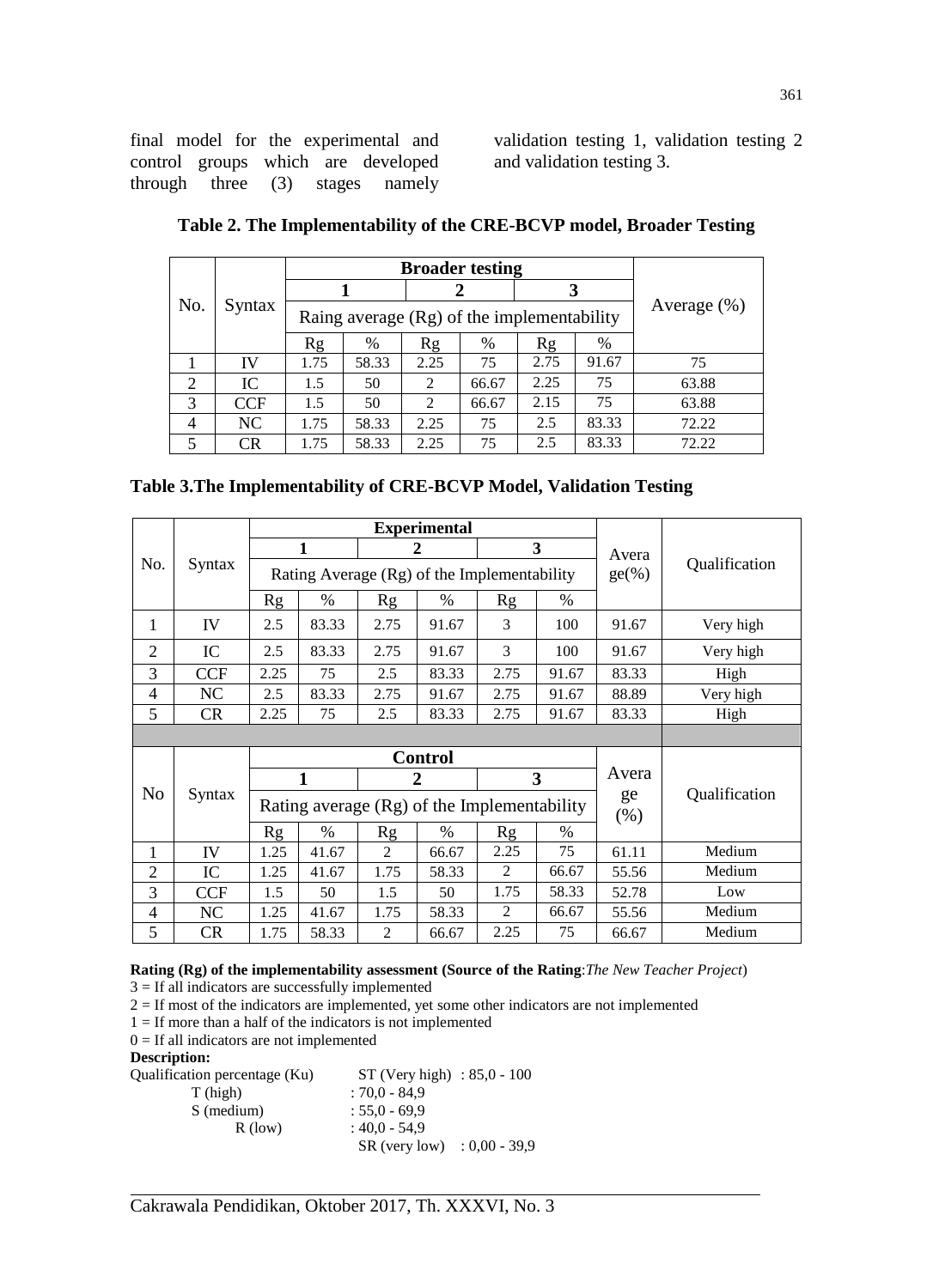The validation testing of the final model 1, 2 and 3 indicates that the CRE-BCVP model can be properly implemented by the teacher in learning. It can be evidenced by the attainment of the average percentage in the model syntax of the experimental class that reaches in high qualification and a very high qualification. The qualification attainment obtained in the stage of this validation testing model illustrates that the CRE-BCVP model can be easily developed by the teacher in the learning on social studies for eighth grade in junior high school. However, it does not mean that there is no problem found in the stage of the validation testing of the final model. The emerging problem does not quiteaffect the implementability of the developed model; it merely relates to technical problems in learning.

# **Final Design of the CRE-BCVP Model in the Results of Validation Testing**

The design of CRE-BCVP model is implemented in three testing stages namely limited testing, broader testing and validation testing. The findings of the limited testing serve as an input in revising the model before implementing broader testing. The findings of the broader testing are subsequently revised and implemented in the validation testing of the final model. The final design of the CRE-BCVP model can be described as follows.

The Rationaleof CRE-BCVP Learning **Model** 

The culture of violence (destructive) such as fights among students or among citizens has occurred recently in Ambon. This phenomenon proves that this nation has not been able to resolve conflicts constructively. If this kind of conflict phenomenonoccurs in the midst of people who are less educated or uneducated, it may be perfectly natural

due to the lower people's intellectual.Nonetheless, if this violence is precisely struck in society who are quite educated as junior high school students (secondary school) in Ambon, it subsequently indicates that there is something wrong with the educational process in the schools where the education process has not been able to develop properly regarding tolerance and mutual respect between each individual. In addition, the educational process has also failed to teach students to actively notice what the problems faced in society, understand the escalation of the conflict, comprehend the feelings of others, understand the people's viewpoints and perspectives, problemsolving skills and how to properly build negotiation and mediation.

As a result, students tend to be unable to resolve every faced problem properly and constructively. The ability to understand and see the differences among individuals are psychologically associated with interpersonal intelligence factor of the students. By and large, students who do not have good interpersonal intelligence tend to be unable to constructively manage and resolve the conflicts they confront with. Thus, the phenomenon of conflict that is accompanied by acts of violence which lately occurred to the students as well as our society demonstrates that their interpersonal intelligence in managing and resolving conflicts constructively is still quite low.

The reality above is not in line with the values of *pela* culture that developed in the life of the people of Maluku in general and the city of Ambon in particular in which *pela* culture in public life of Ambon City is one of the rescuer valves in avoiding or resolving conflicts that occur in the students' life. Cultural values in *pela* uphold the valuesof social,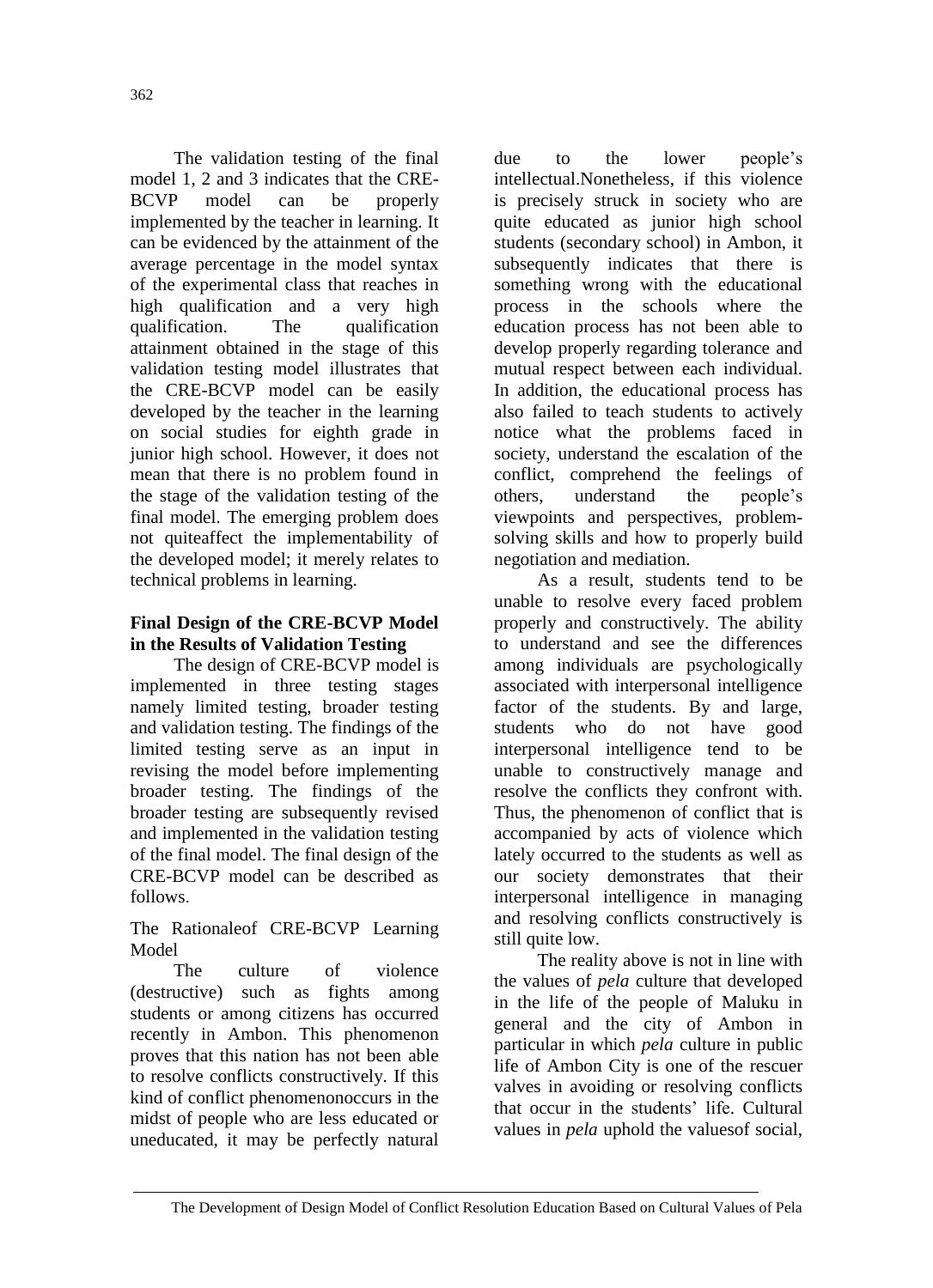religious, legal, democracy that are inherent in the society. Hence, the Education Model for Conflict Resolution Based on Cultural Values of*Pela* (CRE-BCVP) is designed to train students in resolving conflicts that occur in students' life when they are at school, home, and society based on the values of *pela*  culture.

The Objectives of the Implementation of CRE-BCVP Learning Model

CRE-BCVPdeveloped in the social studies learning in junior high schools is aimed at improving the competence of students' conflict resolution, aspects of knowledge, attitudes and students' skills based on cultural values of*pela.* This principle is grounded on the fact that the conflict is a prominent and natural part of students' lives. Consequently, students are required to be able to resolve conflicts that occur in their daily life constructively. The specific goals of the implementation of CRE-BCVP are as follows:

- a. Helping students understand the nature of conflict in society.
- b. Helping students understand the conflict that heats up including their response to the conflict.
- c. Helping students overcome the anger that emerges as a result of the conflict.
- d. Training students peacefully to resolve conflicts based on the cultural values of *pela*.
- e. Creating a classroom with a safe and peaceful atmosphere.
- f. Training students to prevent them from being the trigger for violence.

By implementing CRE-BCVP learning model, students and teachers are required in order to build up the competence to deal with and resolve conflicts in positive ways. Eventually students and teachers can serve asthe agents of change in civil society.

## Syntax of CRE-BCVP Learning

The overall model of the CRE-BCVP comprises syntax that consists of the first phase (internalizing values), second phase (introducing conflict), third phase (collecting conflict facts), fourth phase (conflict negotiation) and fifth phase(conflict resolution). The stages of syntax are demonstrated in Figure 4.



**Figure 4.** Syntax ofCRE-BCVP Model in The Final Model of Validation Testing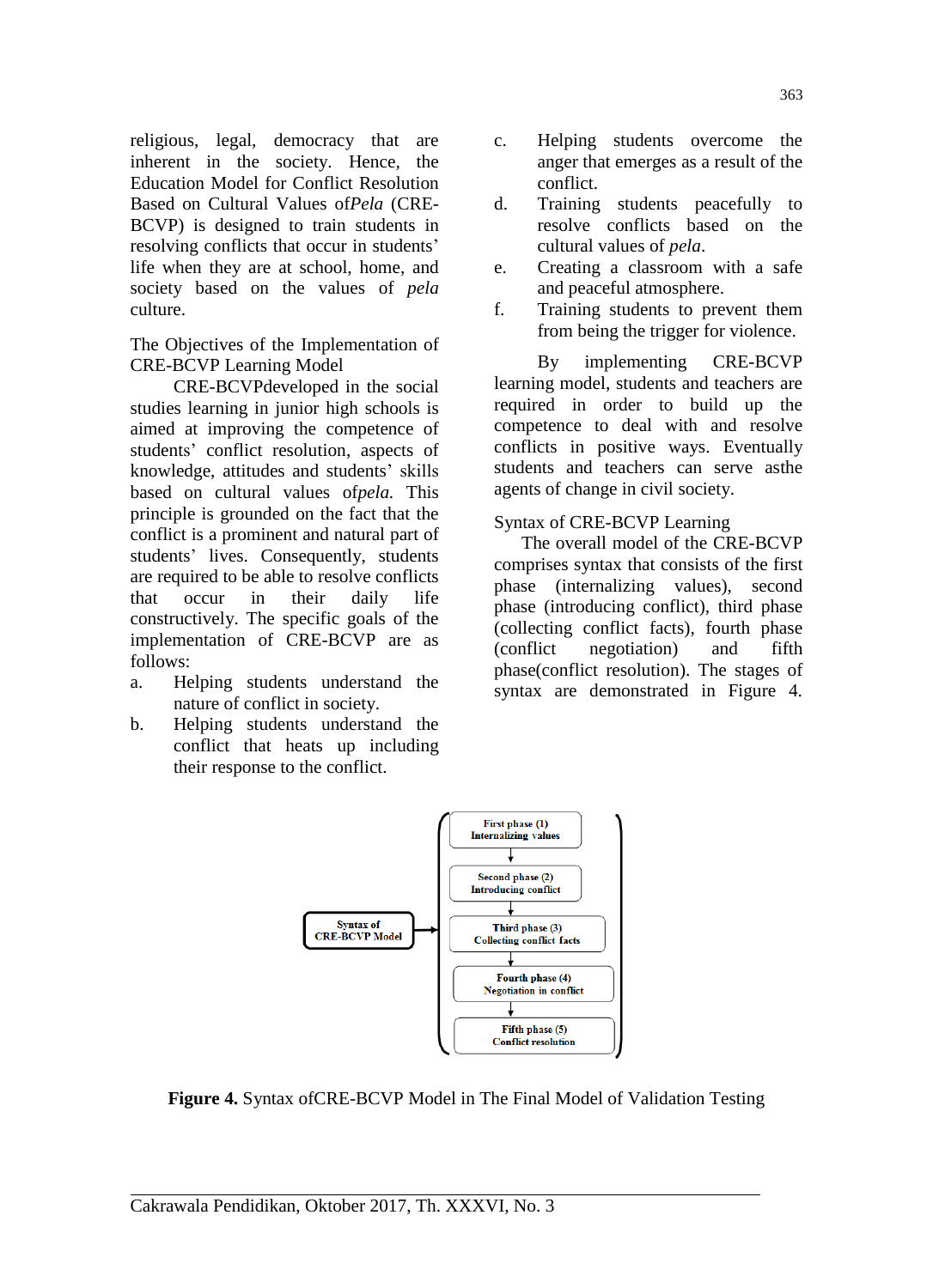The teachers and students' activities during the learning process can operationally be illustrated inTable 4.

| No.            | <b>Learning stage</b>     | <b>Teacher Activities</b>                    | <b>Students' activities</b>        |
|----------------|---------------------------|----------------------------------------------|------------------------------------|
| $\mathbf{1}$   | Internalizing values      | Motivating students in learning              | Students<br>attention,<br>pay      |
|                |                           | Encouraging students to sing the song of     | understand, and do what their      |
|                |                           | Maluku                                       | teachers convey.                   |
|                |                           | Leading students to listen to the history of |                                    |
|                |                           | Maluku                                       |                                    |
|                |                           | Relating the story/song to the objectives    |                                    |
|                |                           | of learning                                  |                                    |
|                |                           | Explaining the objectives of learning        | Giving an example and response     |
| $\overline{2}$ | Introducing conflict      | Finding a conflict through pictures          | towards the developing problem.    |
|                |                           | related to the subject materials.            |                                    |
|                |                           | Explaining the happening conflict            |                                    |
|                |                           | phenomena                                    |                                    |
|                |                           | Giving a conflict example                    |                                    |
|                |                           | Giving<br>question-answer<br>session         |                                    |
|                |                           | about conflict                               |                                    |
|                |                           | Giving a reinforcement about the             |                                    |
|                |                           | developing problem                           |                                    |
| 3              | Collecting conflict facts | Forming cooperative groups                   | data<br>Collecting<br>including    |
|                |                           | Dividing conflicts [dialogue of the          | information and analyzing the      |
|                |                           | conflict<br>film of 'Bangun<br>and           | given problems                     |
|                |                           | Maluku'l                                     |                                    |
|                |                           | Conducting an investigation                  |                                    |
|                |                           | Analyzing the problems given                 |                                    |
| $\overline{4}$ | Negosiation in conflict   | Forming group discussion                     | involve<br>Actively<br>in<br>the   |
|                |                           | Presenting the results of group work         | discussion and activity related    |
|                |                           | Giving responses to the results of the       | to the groups [role playing].      |
|                |                           | other group work                             |                                    |
|                |                           | Correcting the understanding among           |                                    |
|                |                           | the groups                                   |                                    |
|                |                           | Describing the values obtained from          |                                    |
|                |                           | the discussion                               |                                    |
| 5              | Conflict resolution       | Determining<br>students'<br>attitude         | Determining attitudes, skills, and |
|                |                           | towards the conflict                         | decisions based on the cultural    |
|                |                           | Determining the skills that should be        | values of pela and carrying out a  |
|                |                           | owned                                        | reflection together                |
|                |                           | Making a precise decision                    |                                    |
|                |                           | Decision-making                              |                                    |
|                |                           | Carrying out a reflection related to         |                                    |
|                |                           | the values that should be owned              |                                    |
|                |                           | Conducting final evaluation                  |                                    |

| Table 4. The Roles of Teachers and Students in Learning Process |  |  |
|-----------------------------------------------------------------|--|--|
|-----------------------------------------------------------------|--|--|

The behavior required in implementing CRE-BCVPafter undergoing the stages of limited testing and broader testing, the needed attitudes in supprting the implementation of CRE-BCVP to generate a "peaceful" class as followed.

1) Respecting each other: Maintaining mutual respect between students

and teachers can be a starting point to createa positive and effective learning environment and reduce harmful relationships.

2) Appreciating diversity: Exploring the diversity of individuals in various ways will help young students move from tolerance towards mutual respect and accept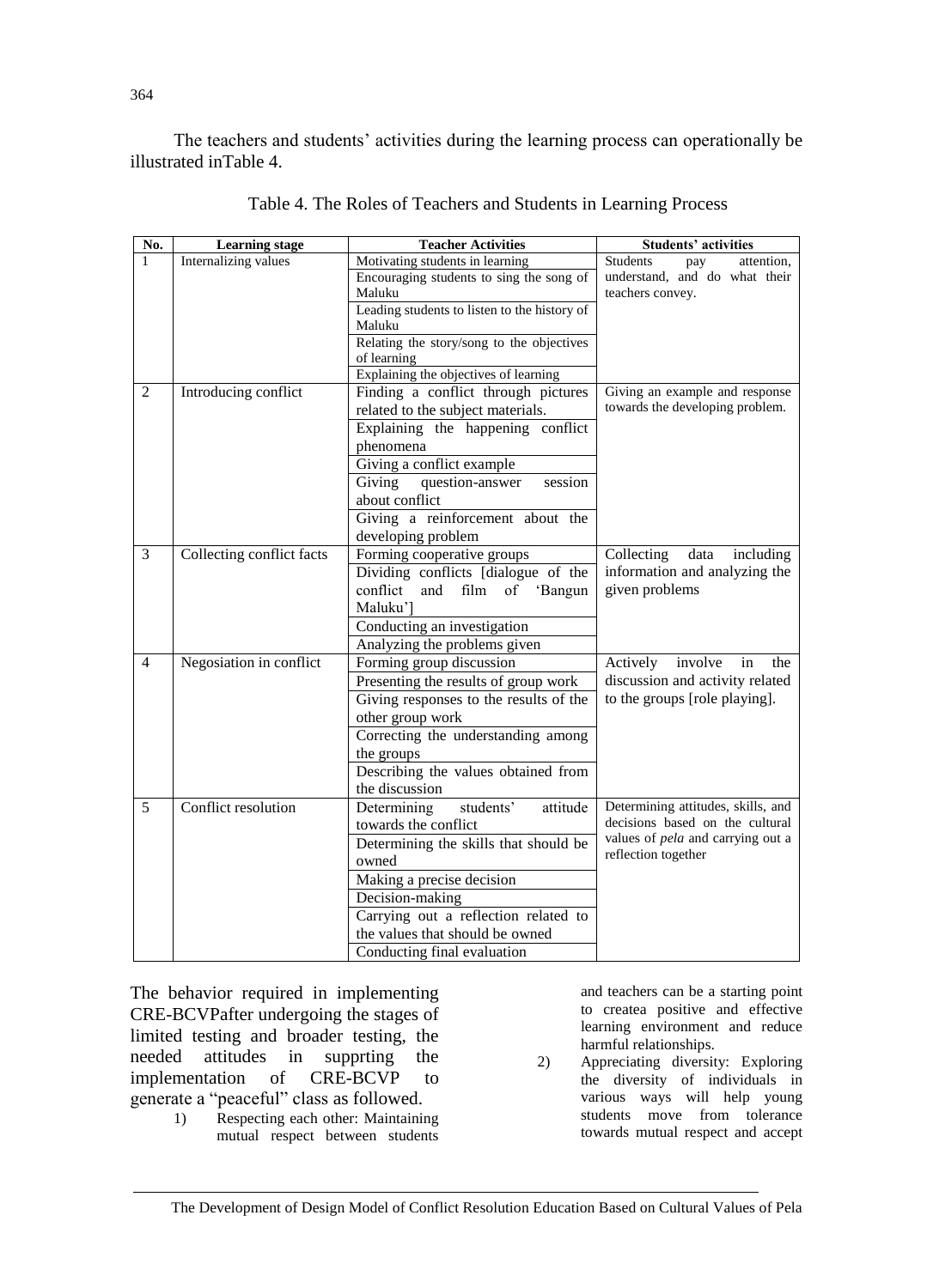other people sincerely that thereby can minimize prejudice. In addition, it helps build relationships among positive groups.

- 3) Buliding an effective communication- the quality of learning is influenced by the effectiveness of the communication that occurs within it. Teachers are the most responsible ones for the ongoing effective communication in learning. Hence, the teachersare<br>required to have good required to have good communication skills in order to produce an effective learning process. The learning activities signify educative message transformation process in the form of learning materials from learning resources to the learners.
- 4) Building a concern- Encouraging an active listening, assertiveness and an open and honest dialogue. Allow students to disagree respectfully and listen to others' viewpoints.
- 5) Cooperation and Problem-Solving: Using a cooperative learning and problem solving togetherthrough the ways in which everyone in an integrated manner contributes to create the goals of the group.
- 6) Managing and resolving the conflict: Helping students develop a set of strategies and skills that help them to prevent, manage and resolve conflicts constructively without violence anddeveloping the skills of an effective negotiation and mediation.
- 7) Shared-Decision Making: Using various decision-making processes in the classroom; helping students to consider the consequences and implications of the choices before making a responsible decision.

The Effect of ApplyingCRE-BCVP Learning Model

The effectof applying CRE-BCVP modelleads to: 1) The competence improvement of students' conflict resolution based on the cultural values of *pela,* aspects of knowledge, attitudes and skills. This competency improvement is expected to be a reference in shapinggood students at school and in a

better society; 2). Development of critical thinking skills in problem-solving both in school and in the community. 3). Students are expected to understand the nature of conflict in society, understand the escalation of the conflict,overcome the emerging anger from conflict, and how to resolve conflicts peacefully. 4). Students are expected to respect each other, respect for diversity, establish an effective communication, build awareness with others, manage and prevent conflicts, have a sense of responsibility and can take part democratically.

365

# **DISCUSSION**

CRE-BCVP model design usessome strategies namely: planning, coordination, training, implementation, evaluation and revision (PKPIER). The stages of planning and coordination of the first stage should be carried out by the researchers before undertaking the stages of training, implementation, evaluation and revision. Overall, these stagesare related to the site preparation and research subjects who are targeted in the development of the CRE-BCVP model. The content design of the CRE-BCVP modelleads to several components including: 1) the rationale of CRE-BCVP learning model, 2) the purpose of the implementation ofCRE-BCVP learning model, 3) the syntax ofCRE-BCVP learning model, 4) the behaviors required in the CRE-BCVP learning model, 5) the effect of the CRE-BCVP learning model. Joyce and Weil (2011) stated that the learning model has four certaincharacteristics of particular strategy or procedure. These four characteristics comprise: (1) the structure of teaching, (2) social system, (3) supporting system (4) instructional and accompanist impacts.

The development of CRE-BCVP starts from the assumption stating that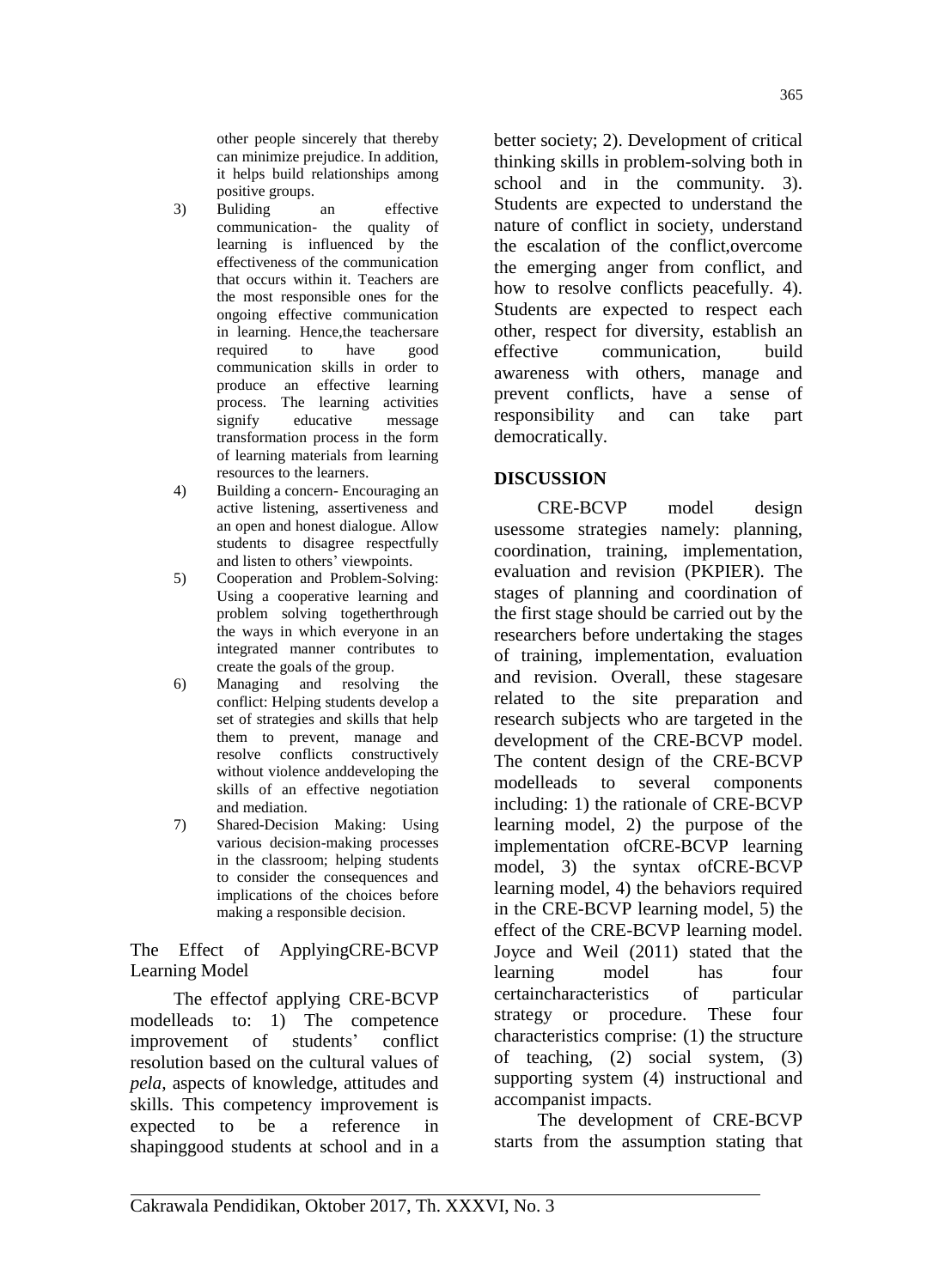conflict will always exist and flourish in the life of society. Therefore, social studies education must be able to develop some aspects of knowledge, attitudes and skills of students based on the cultural values of *pela* developed in the life of the people of Maluku. As aresult, when the studentsare confronted with the conflict at school, home, playground and community, they can eventually resolve conflicts constructively. Fisher et al (2001) mentioned that "the resolution of the conflict attempts to build a new relationshipthat can last for a long time among the groups that get involved in conflict ...". It is thus suggested to apply some methods that are more democratic and constructive to resolve the conflict by giving the opportunity to the parties towards the conflict in order to solve the problem on their own or with the involvement of a third party.

To implement the model of the CRE-BCVP, a learning syntax is ultimately developed. Syntax or also known as sequence patterns in a learning describes the overall sequence of steps that will be undergone in learning activities. The syntax of learning must be able to demonstrate clearly as to the activities that need to be done by teachers and students, the chronological order of these activities, and the specific tasks that need to be undertaken by the students. Syntax in the CRE-BCVP model consists of several stages such as: 1) Internalizing values, 2) Introducing conflict, 3) Collecting conflict facts, 4) Negotiation in conflict, 5) Conflict resolution. At the beginning of the development of model CRE-BCVP, syntax comprises six phases namely 1) internalizing values, 2) introducing conflict, 3) defining conflict, 4) collecting conflict facts, 5) conflict negotiation, and 6) conflict resolution. These six stages are implemented in the stage of limited testing 1 and limited testing 2.

Based on the results of the evaluation of the limited testing, the syntax of theCRE-BCVPmodel namely the third stage (defining conflict) is excluded. It is due to the fact that the implementation in syntax 2 (introducing the conflict)is closely linked to the syntax 3 (defining conflict). When students are introduced to the conflict provided in the learning materials including in their daily life, the studentsshould define the conflict properly. Accordingly, it is not necessary to have the syntax related to the definition of conflict. It is undergone due to avoiding the emergence of confusion and makes the teachers easy in implementing CRE-BCVP model. Thethird syntax is finally ommited and the phase indicator that defines the conflict isoperationallyincluded in the second phase namely introducing conflict.Syntax improvements have resulted in the improvement and achievement of learning that occurs, where learning is an event or situation that is deliberately designed in order to assist and facilitate the learning process with the hope to build students' creativity, (Delors, 1996; McQuillan, 2007).

The achievement of the learning process in the implementation of the CRE-BCVP modelalso highly depends on behaviors expected in the development of CRE-BCVP. There are a number of expected behaviors that can be awakened in the implementation of the CRE-BCVP model namely: 1) mutual respect, 2) respecting for diversity, 3) good communication, 4) concern, 5) cooperation, 6) managing and resolving conflict, 7) decision-making, 8) democratic participation, 9) social responsibility, and 10) student-centered. The ten components of this development are the results of the stages of limited testing, broader testing and the final model of validation testingin which they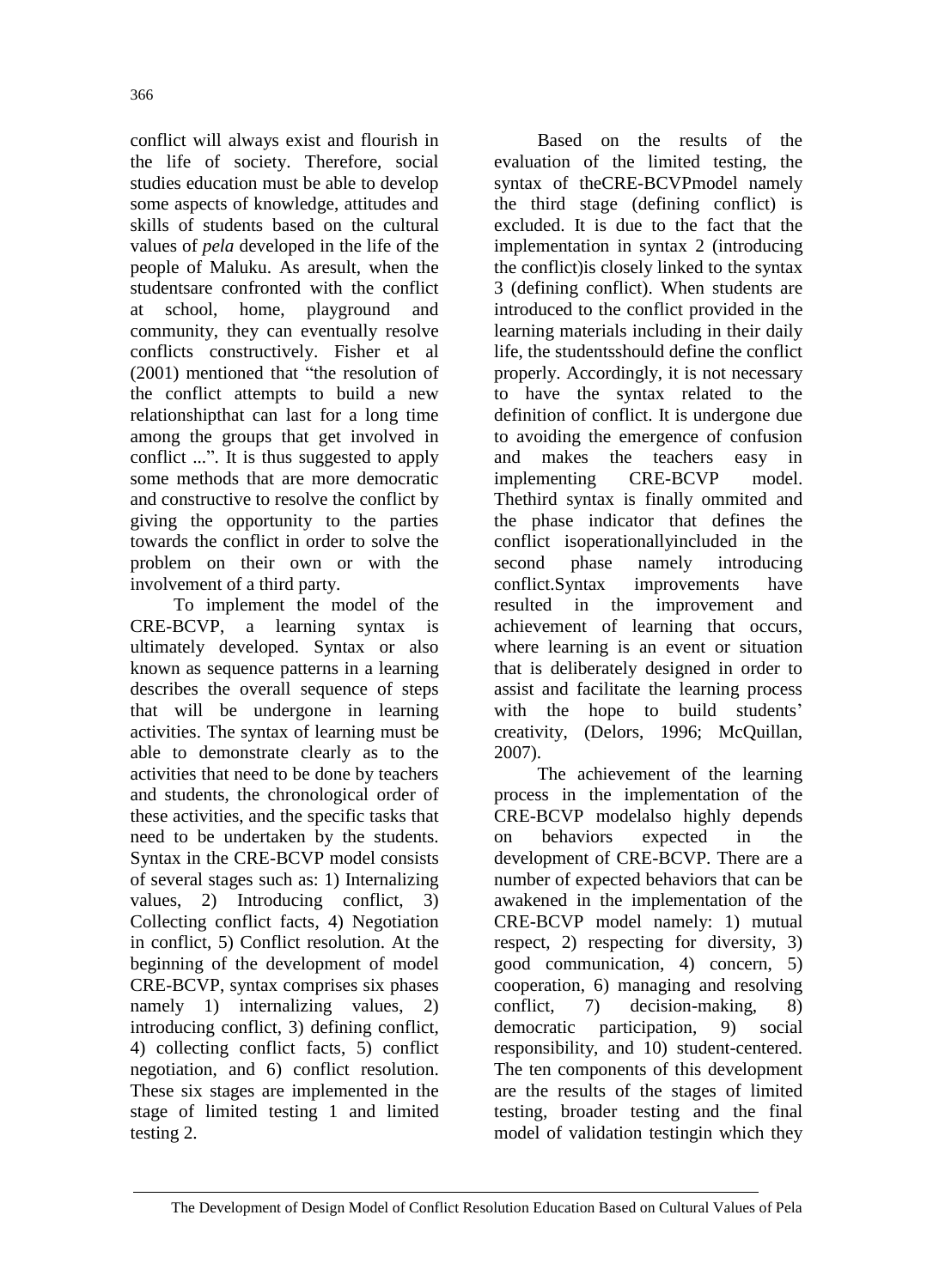serve asthe main pillars in generating a peaceful classroom in learning process. The achievement of the aspects of knowledge, attitude and good skills will be largely determined by the roles of teachers and studentsto create a peacefulclassroom. Delors (1996: 11) contended that "education should be a place for people to learn how to respect the rights of others, or other groups and use the advancement of knowledge to preserve human development rather than creating a larger difference between human beings that will lead to the conflict."

The instructional effectwhich is the achievement of the CRE-BCVP learning model isthe achievement of the learning objectives on the cognitive aspects that consist of 1) understanding the essence of conflict, 2) the elevated conflict and the responses to the conflict, 3) overcoming anger and 4) conflict resolution strategies. Meanwhile, the accompanied effects in the implementation of CRE-BCVP modelare: 1) How the students behave in facingthe conflict, 2) understanding anger, 3) controlling emotion, 4) making the right decision, and 5) resolving conflicts constructively.

# **CONCLUSION**

The development of CRE-BCVP model is one step of the strategy in resolving conflicts that occur in students' daily life based on the cultural values of *pela* which is the identity of Maluku people. The development of CRE-BCVPdesign gets improved in the syntax model in which it initially contains six phases, but then turns into five phases in the stage of broader testing. Itis aimed in order that teachers caneasily implement the design model ofCRE-BCVP. Consequently, it can result in flexible learning and itgeneratesactive, creative and enjoyable learning which ultimately

creates such a peaceful class that is well implemented.

## **REFERENCES**

- Borg & Gall. 2003. *Education Research*. New York: Allyn and Bacon.
- Burden, Paul, R and Byrd, David M. 1999. Methods For Effective Teaching (2nd ed). Needham Heights: Allyn and Bacon A Viacom Company.
- Bunyamin Maftuh. 2008. Education of Conflict Resolution. Study Program: Civics Education. Post-graduate School. Indonesia University of Education: Bandung.
- Coser. Lewis. 1956. *The Function Of Social Conflict*, New York : Free Press.
- Delors, Jacques. (1996). *Learning: The Treasure Within, Report to UNESCO of the International Commission on Education for the Twenty-First Century*.Paris:UNESCO Publishing.
- Dick, Walter & Carey, Lou. 1996 .*The Systematic Design of Instruction*. Fourth Edition. Harper Collins College Publishers, New York, USA.
- Evangelos, C. Papakitsos1i, Konstantinos Karakiozis. (2016). Conflict Management Viasystemically Planned Peer Mediation. European Journal of Alternative Education Studies. Vol 1. Issue 2.